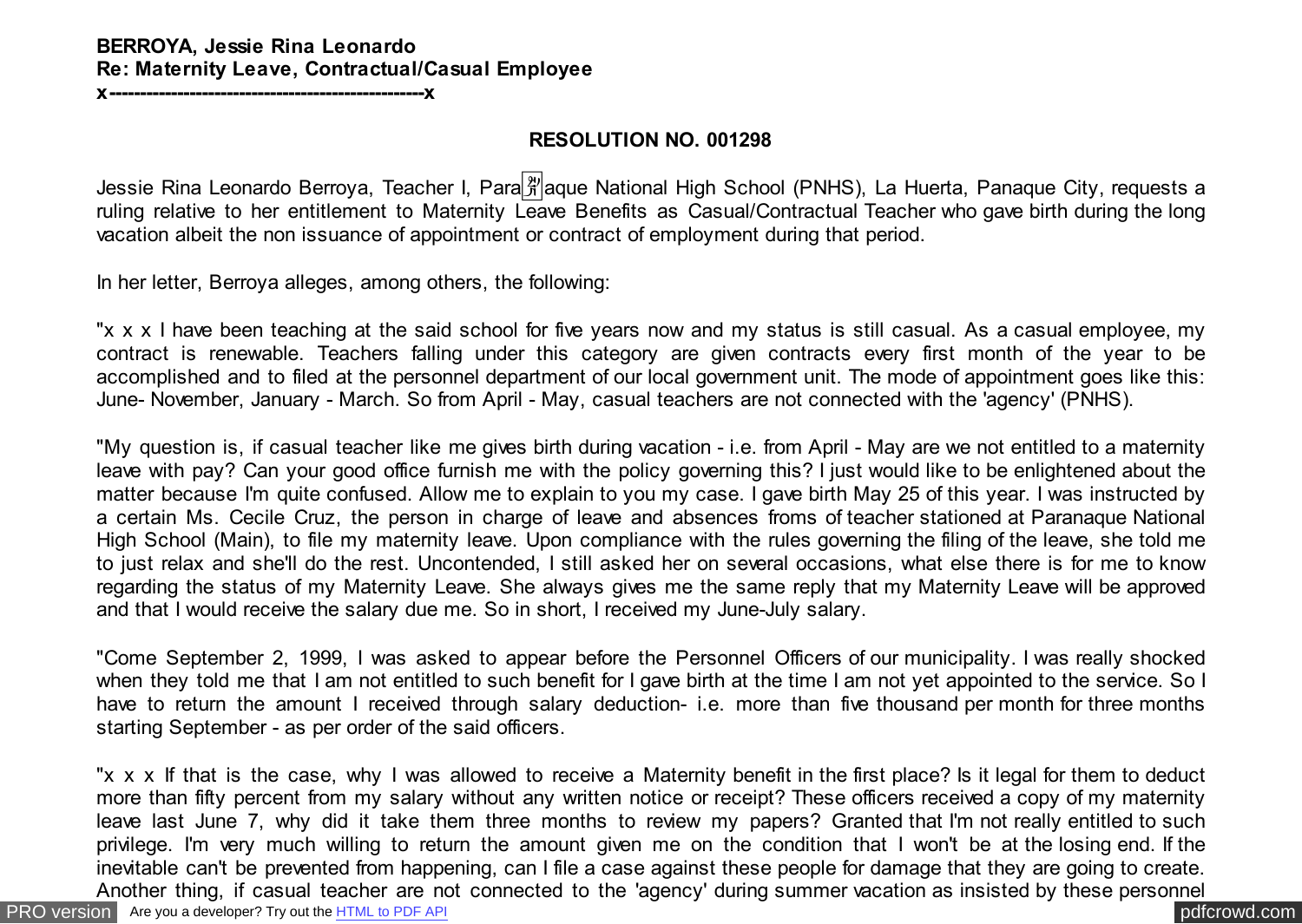Another thing, if casual teacher are not connected to the 'agency' during summer vacation as insisted by these personnel officers, why we are forced to serve as election officers during the May 11, 1995 and 1998 elections? And why are casual teacher given salaries for the months of April and May each year?"

When asked to comment, the following PNHS officials represented their own respective version on the matter, which reads, among others, as follows:

"ROSALIA M. TONGSON City Government Department Head II Human Resource Management Office

#### x x x

"We would like to make some clarifications on the issue raise by Ms. Berroya. Since our office is open to provide assistance to employees, it would have been proper for Ms. Berroya to directly coordinate with the authorized personnel of HRMO in charge of the preparation of Maternity Leave before giving birth/end of the school year/expiration of her appointment. Any inconvenience for both parties concerned could have been avoided considering our personnel are more familiar with the Civil Service Laws pertaining to the said benefit.

"We believe our casual teachers have already been oriented regarding Maternity Leave since this is one of the topic discussed during the seminar on TOPEO (Employee Orientation) conducted by the HRMO in Paranaque National High School las September 16-17, 1997. It was stressed that all pregnant employees/teachers must coordinate with the personnel of the HRMO three (3) months before the expected date of delivery.

"As for the compensation or salaries received for the months of April and May, please be informed that their payroll for said payment never pass our office.

#### x x x

"FELIXBERTO E. JOVES Human Resource Management Office

x x x

"The monthly payroll of teachers are usually prepared at the school and submitted only to HRMO through yours truly for checking. Since there was no indication in the payroll that she was on Maternity Leave, my attention was not focused on her. I could have verified and checked the validity of her Maternity Leave application and referred of her Maternity Leave application and referred to Ms. Galleguez if such notation was clearly indicated in the payroll, hence these case should have been avoided.

"COLARITA A. GALLEGUEZ Human Resource Management Officer II

[PRO version](http://pdfcrowd.com/customize/) Are you a developer? Try out th[e HTML to PDF API](http://pdfcrowd.com/html-to-pdf-api/?ref=pdf) process and the example of the HTML to PDF API [pdfcrowd.com](http://pdfcrowd.com)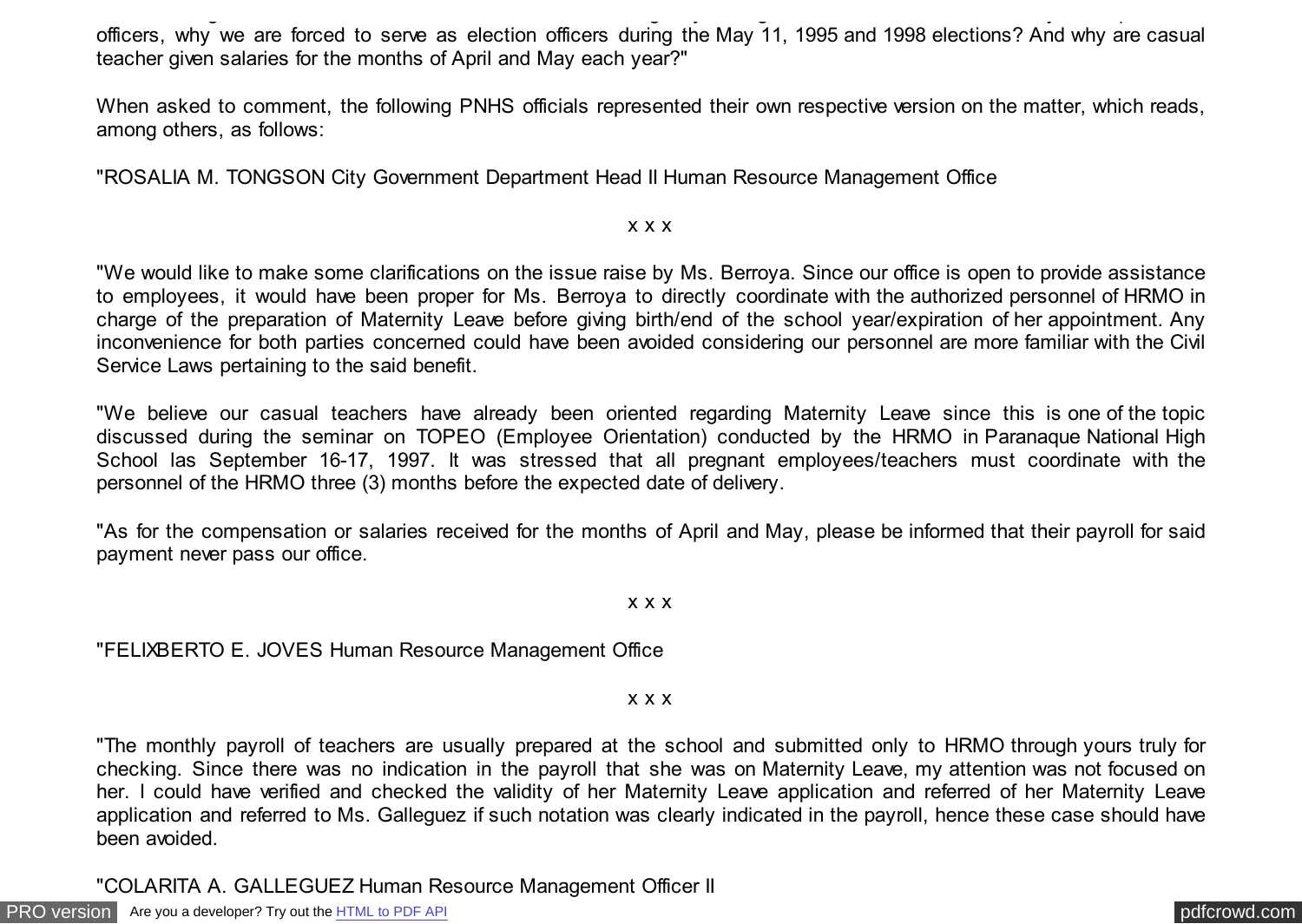"Finally in the third week of August 1999, I assisted Mr. Joves with regards to the action on the pending application for leave which I discovered that the date Mrs. Berroya gave birth happened to fall on May 25, 1999, during school vacation, a period not covered by an appointment. As per CSC rules and regulations she is not qualified to receive Maternity Leave benefits which prompted me to consult Mrs. Lourdes L. Ubaldo regarding the matter. Then I immediately requested Mr. Joves to inform the concerned and the school regarding the matter. Since Mr. Joves was at that time checking their payroll, he noted on the payroll and likewise inform their school representative to let Mrs. Berroya report to HRMO to determine the status of her maternity leave. On September 2, 1999, Mtrs. Berroya appeared in the HRMO, then we talked the matter together with Mrs. Ubaldo and she agreed for the refund of such overpayment thru a staggered basis/salary deduction. Mrs. Berroya also inquired if she can appeal to the CSC to clarify some matters regarding Maternity Leave and all we said was "go ahead", we are just following the rules of CSC.

"However, this instance could have been avoided if Mrs. Berroya had coordinated directly to the HRMO prior to her Maternity Leave, hence any inconveniences between Mrs. Berroya and the HRMO could have prevented."

Records show that Berroya has been teaching for five years as casual/contractual Teacher in the PNHS. Her contract of employment is renewed twice in the same year, that is from January to March and June to November. From April to May and for the month of December of the same year, Berroya's contract of employment, normally expired and has to be renewed again at the start of the same year and mid-year. In other words, there is no contract of employment issued to her during the long vacation, but she received her corresponding slaary for that period. Interestingly, Berroya gave bith during vacation on May 25, 1999. In view thereof, the PNHS claims that since she has no appointment during the long vacation when the period of delivery occurs on May 25, 1999, she is not entitled to maternity benefits. Hence, this request for a ruling.

The issue obtaining in this case is whether or not Casual/contractual Teachers who gave birth during the long vacation, i.e. April-May, are entitled to Maternity Leave Benefits even when thei rcontract of employment as Teacher expired or has not yet been renewed in the meantime by the authorities concerned.

Of significance is Section 11 of CSC Memorandum Circular No. 14, s. 1999 (Re: Additional Provisions and Amendments to CSC Memorandum Circular No. 41, s. 1998), which provides as follows:

"Section 11. Conditions for the grant of maternity leave. - Married women in the government service who have rendered an aggregate of two (2) years or more years of service, shall, in addition to the vacation and sick leave granted them, be entitled to maternity leave of sixty (60) calendar days with full pay.

"IN THE CASE OF THOSE IN THE TEACHING PROFESSION, MATERNITY BENEFITS CAN BE AVAILED OF EVEN IF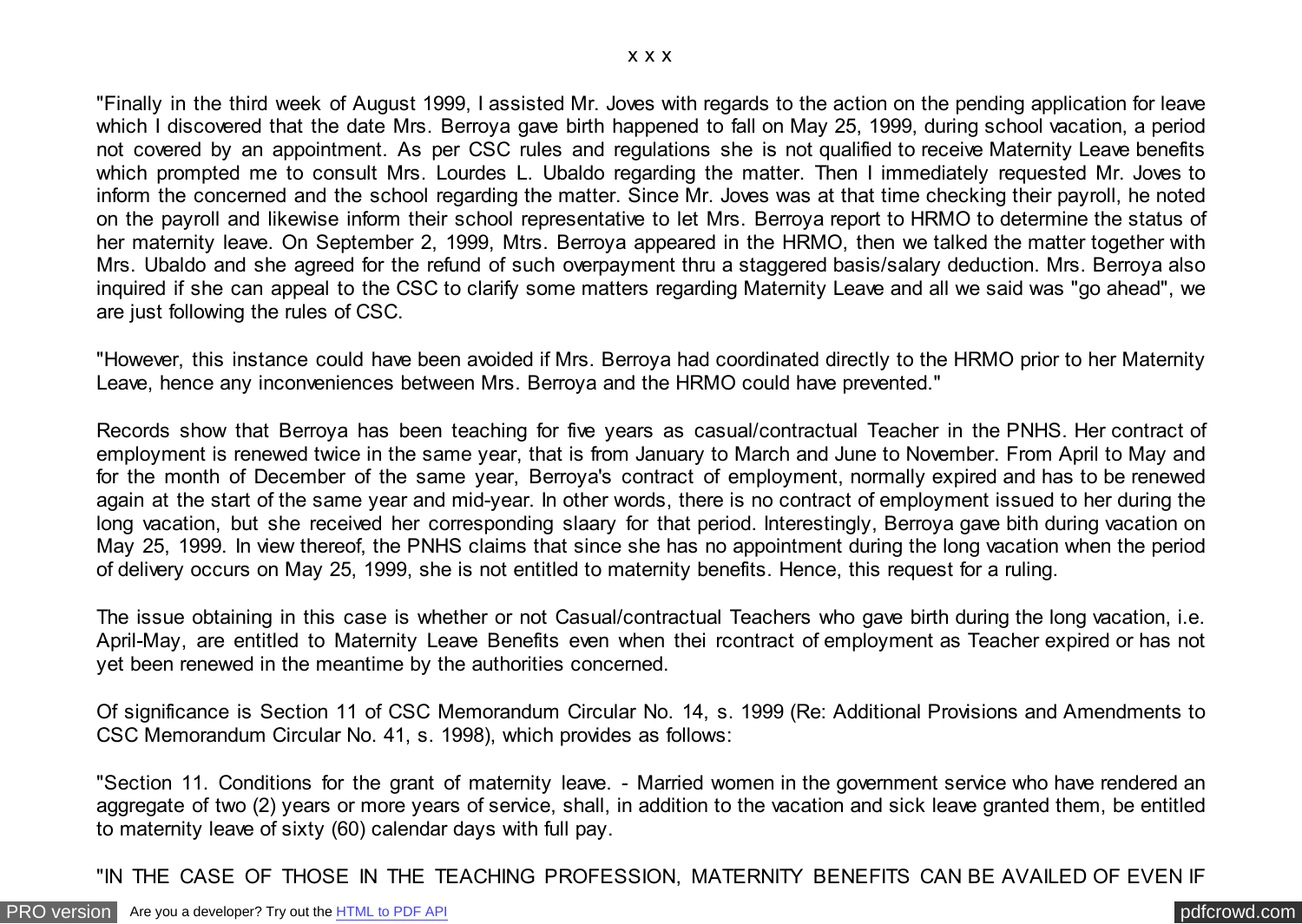THE PERIOD OF DELIVERY OCCURS DURING THE LONG VACATION, IN WHICH CASE, BOTH THE MATERNITY BENEFITS AND THE PROPORTIONAL VACATION PAY SHALL BE RECEIVED BY THE TEACHER CONCERNED.

"Maternity leave of those who have rendered one (1) year or more but less than two (2) years of service shall be computed in proportion to their length of service, provided that those who have served for less than one (1) year shall be entitled to 60-day maternity with half pay.

"It is understood that enjoyment of maternity leave cannot be deferred but IT should be AVAILED OF EITHER BEFORE OR AFTER the actual period of delivery in a continuous and uninterrupted manner, not exceeding 60 calendar days."

Likewise, Section 18, Rule XVI (Leave of Absence) of CSC Memorandum Circular No. 41, 2. 1998, Re: Amendments to Rules I and XVI of the Omnibus Rules Implementing Book V of the Administrative Code of 1987 (Executive Order No. 292), provides as follows:

"Sec. 18. Maternity Leave of contractual employees. - Married contractual employees whether or not receiving 20% premium on their salary shall be entitled to maternity leave benefits like regular employees in accordance with the provisions of Section 11 hereof." (As amended by CSC MC No. 14, s. 1999)

There is thus no doubt that married teachers are entitled to maternity benefits and proportional vacation pay (PVP), during the long vacation i.e. April-May and for the month of December. Likewise, undisputed is that married contractual employees whether or not receiving 20% premium on their salary shall be entitled to maternity leave benefits like regular employees.

However, one who has no valid appointment to a position in the government service is not entitled to a salary or any other benefits.

Consequently, Section 15, of CSC MC 41, s. 1998, provides, as follows:

"Section 15. Maternity leave with pay may be granted even if delivery occurs just a few days after the termination of employee's service. - Maternity leave with pay maybe granted even if the delivery occurs not more than 15 calendar days after the termination of employee's service as her right thereto has already accrued."

In the present case, Berroya's contract of employment started from January and expired in March 1999. She gave birth on May 25, 1999. Hence, more than fifteen (15) days had elapsed after the termination of her contract of employment with the PNHS and thus making her disqualified from claiming maternity leave benefits. Nonetheless, the Commission took note of the following circumstances to warrant a favorable ruling for Berroya:

Firstly, Berroya's Service Record show that since 1994 to present, her casual appointment was renewed every start of the